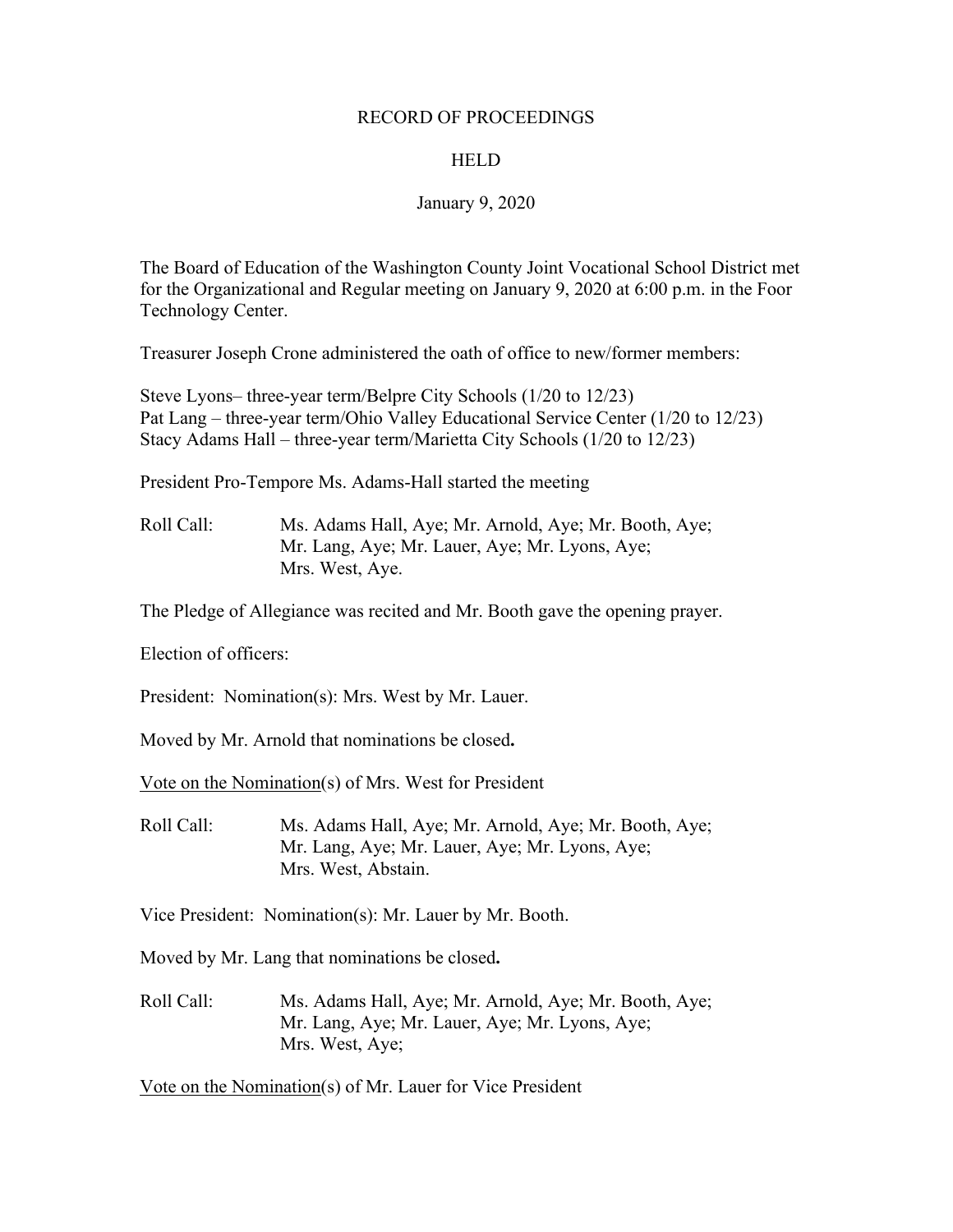Page 6182 Minutes – Washington County JVS District January 9, 2020

Roll Call: Ms. Adams Hall, Aye; Mr. Arnold, Aye; Mr. Booth, Aye; Mr. Lang, Aye; Mr. Lauer, Aye; Mr. Lyons, Aye; Mrs. West, Aye;

Elected President takes charge of the meeting.

### **Resolution #1-20 – The Appointees**

Moved by Mr. Lauer and seconded by Mr. Booth to approve the following resolution:

- a. Appoint **Ms. Adams Hall** as legislative liaison representative to OSBA during 2020.
- b. Appoint **Mr. Arnold** as OSBA Student Achievement Liaison during 2020.
- c. Appoint **Mr. Crone** as designee to attend public records access training required for Board members for each term of office (ORC 109.43)

| Roll Call: | Ms. Adams Hall, Aye; Mr. Arnold, Aye; Mr. Booth, Aye;           |
|------------|-----------------------------------------------------------------|
|            | Mr. Lang, Aye; Mr. Lauer, Aye; Mr. Lyons, Aye;                  |
|            | Mrs. West, Aye; President West declared the resolution adopted. |

### **Resolution #2-20 – Set Time & Place of Regular Monthly Meetings**

Moved by Mr. Arnold and seconded by Mr. Lauer to approve the following resolution:

| Place:     | <b>Washington County Career Center</b>                                                                                                                                     |
|------------|----------------------------------------------------------------------------------------------------------------------------------------------------------------------------|
| Time:      | 6:00 p.m. or changed by vote                                                                                                                                               |
| Date:      | 2 <sup>nd</sup> Thursday of each month or changed by vote                                                                                                                  |
| Roll Call: | Ms. Adams Hall, Aye; Mr. Arnold, Aye; Mr. Booth, Aye;<br>Mr. Lang, Aye; Mr. Lauer, Aye; Mr. Lyons, Aye;<br>Mrs. West, Aye; President West declared the resolution adopted. |

#### **Resolution #3-20 – Standing Authorization for Advance, Investments, and Board Service Fund**

Moved by Mr. Arnold and seconded by Mr. Lauer to approve the following resolution:

- a. Authorize Treasurer to request Advance Draws for 2020.
- b. Authorize Treasurer to invest funds for 2020.
- c. Establish the Board Service Fund at \$4,000 for payment of expenses actually incurred by the Board members in the performance of their duties or members elect in training and orientation to the performance of their duties (ORC 3315.15).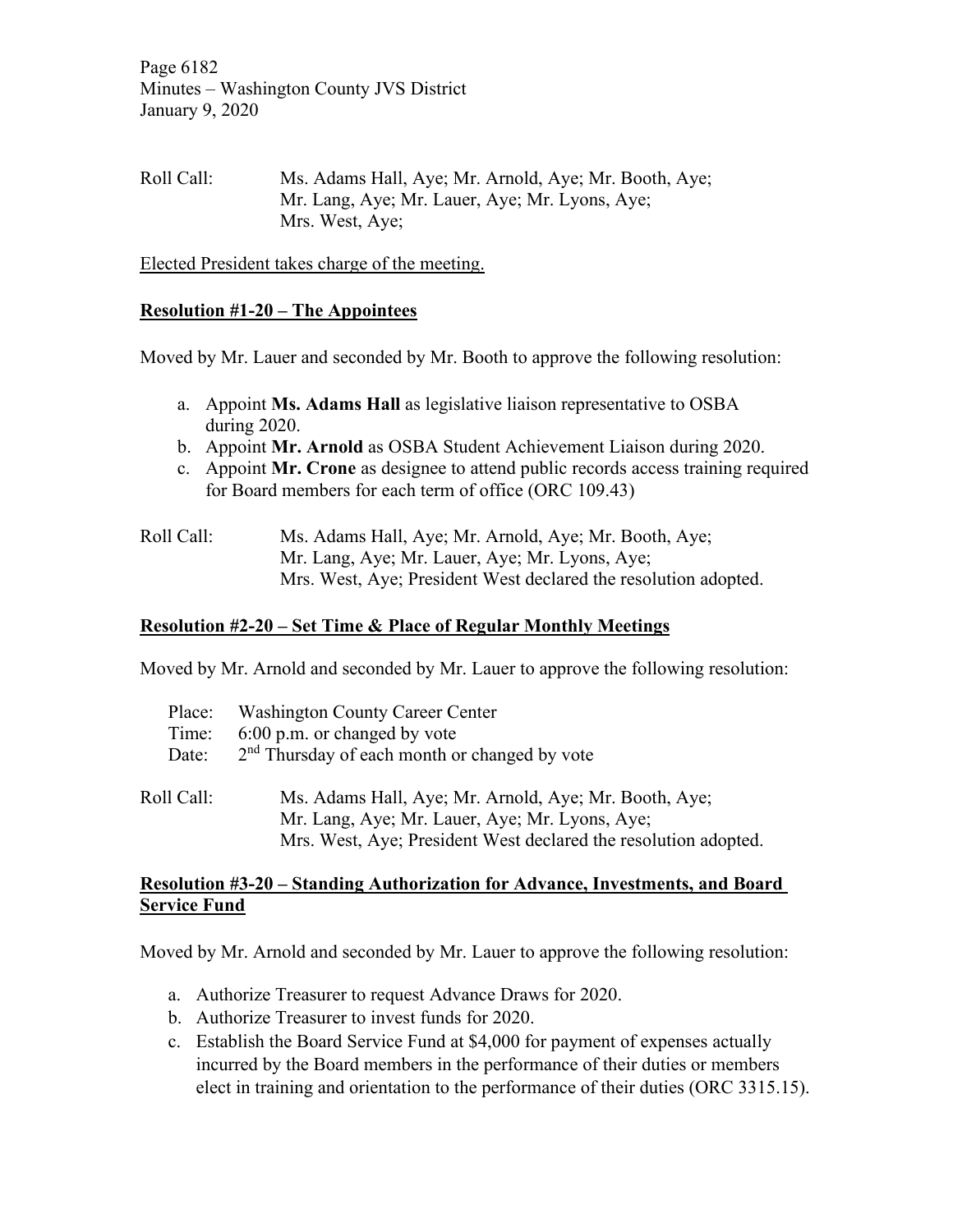Page 6183 Minutes – Washington County JVS District January 9, 2020

Roll Call: Ms. Adams Hall, Aye; Mr. Arnold, Aye; Mr. Booth, Aye; Mr. Lang, Aye; Mr. Lauer, Aye; Mr. Lyons, Aye; Mrs. West, Aye; President West declared the resolution adopted.

### **Resolution #4-20 – Committee Appointments 2020**

Moved by Mr. Booth and seconded by Mr. Arnold to approve the following 2020 Committees:

Superintendent & Treasurer Evaluations: Lloyd Booth, Chairman & Debbie West

Finance/Audit: Jeff Lauer, Chairman & Pat Lang

Buildings, Grounds & Leases Lloyd Booth, Chairman & Stacey Adams-Hall

Curriculum (includes Material & Equipment): Jeff Lauer, Chairman & Stacey Adams-Hall

Negotiations: Debbie West, Chairman & Hugh Arnold

Policy: Pat Lang, Chairman & Steve Lyons

Student Activity Internal Audit: Hugh Arnold

Roll Call: Ms. Adams Hall, Aye; Mr. Arnold, Aye; Mr. Booth, Aye; Mr. Lang, Aye; Mr. Lauer, Aye; Mr. Lyons, Aye; Mrs. West, Aye; President West declared the resolution adopted.

## **Regular Meeting**

Introduction of Guests – Mike Elliott, Kaye Spiker and Tony Huffman

#### Treasurer's Report and Business

- 1. Report
	- a. Auditor of State Award
	- b. Charitable Trust Fund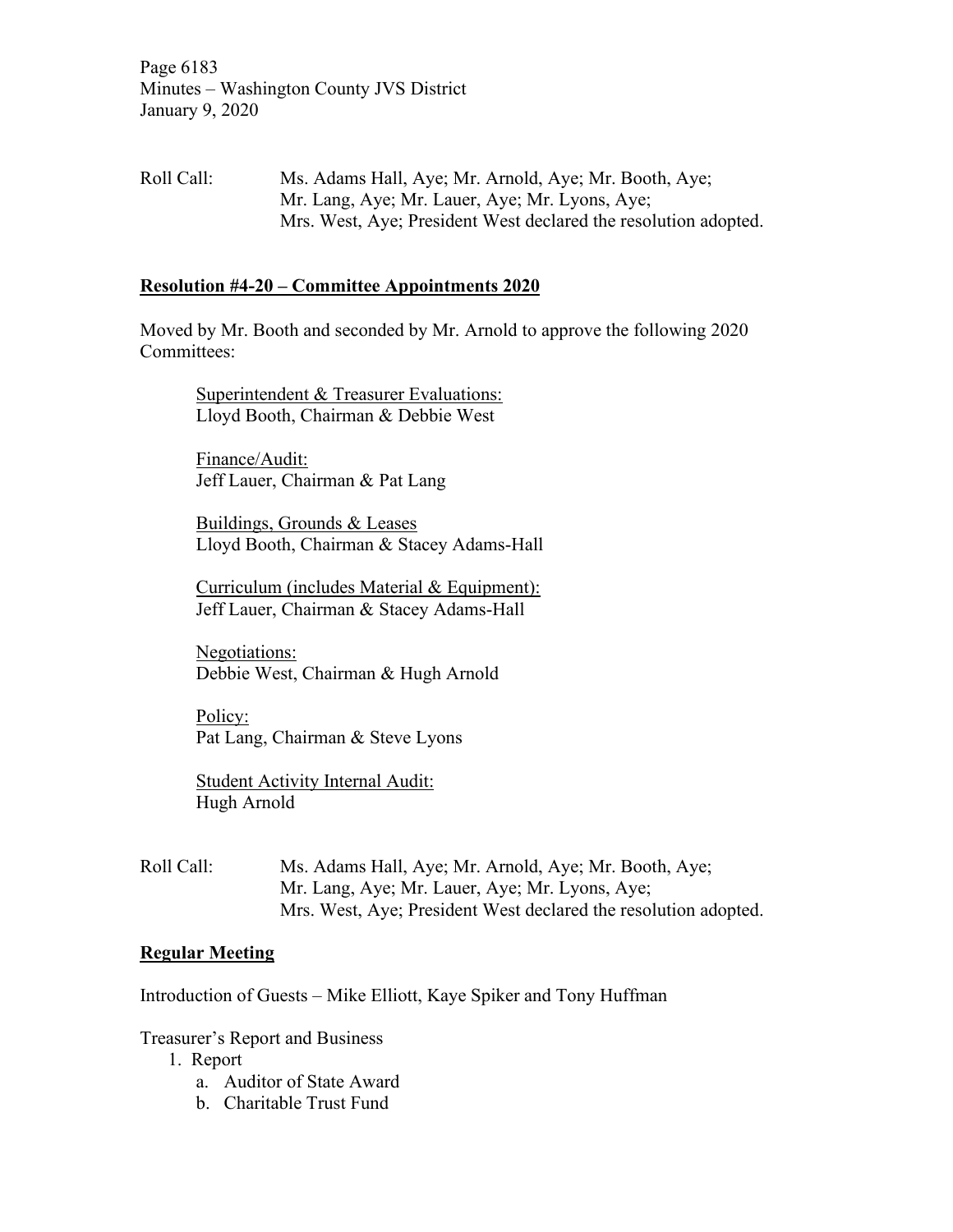Page 6184 Minutes – Washington County JVS District January 9, 2020

# **Resolution #5-20**

Moved by Mr. Booth and seconded by Mr. Arnold to approve the following consent agenda items:

- a. Waive the reading and approve the minutes of the regular meeting of December 12, 2019.
- b. Approve the Financial Report by fund/special cost center, check register, bank reconciliation, and record of cash and investments for the month of December, 2019.
- c. Approve the increase in revenue and appropriations for **Charitable Trust Fund** (Fund 007-9004) in the amount of \$100,000.00 for the fiscal year 2020.
- Roll Call: Ms. Adams Hall, Aye; Mr. Arnold, Aye; Mr. Booth, Aye; Mr. Lang, Aye; Mr. Lauer, Aye; Mr. Lyons, Aye; Mrs. West, Aye; President West declared the resolution adopted.

# **Resolution #6-20 – Payment of Invoice**

Moved by Mr. Arnold and seconded by Mr. Lauer to approve the following resolution:

WHEREAS, Ohio Revised Code 5705.41(D) (1), prohibits a subdivision or taxing entity from making any contract or ordering any expenditure of money unless a certificate signed by the fiscal officer is attached or issued for said expenditure; and,

WHEREAS, Services were provided in excess of the amount originally approved and certified; however, funds were and are available for these obligations,

NOW, THEREFORE, BE IT RESOLVED, That the Board authorize payment for Hocking College to provide Truck Driving Instructor/Manager the period July 1, 2018 to December 17, 2018 in the amount of \$5,105.61. Payment will be made with Purchase Order #112759 for said services that were not billed when initial purchase order was issued.

Roll Call: Ms. Adams Hall, Aye; Mr. Arnold, Aye; Mr. Booth, Aye; Mr. Lang, Aye; Mr. Lauer, Aye; Mr. Lyons, Aye; Mrs. West, Aye; President West declared the resolution adopted.

Superintendent's Report and Business:

- 1. Report
	- a. Certificates of Appreciation for Board members: January School Board Recognition Month
	- b. Sophomore Visits
	- c. Honor Roll  $2<sup>nd</sup>$  Nine Weeks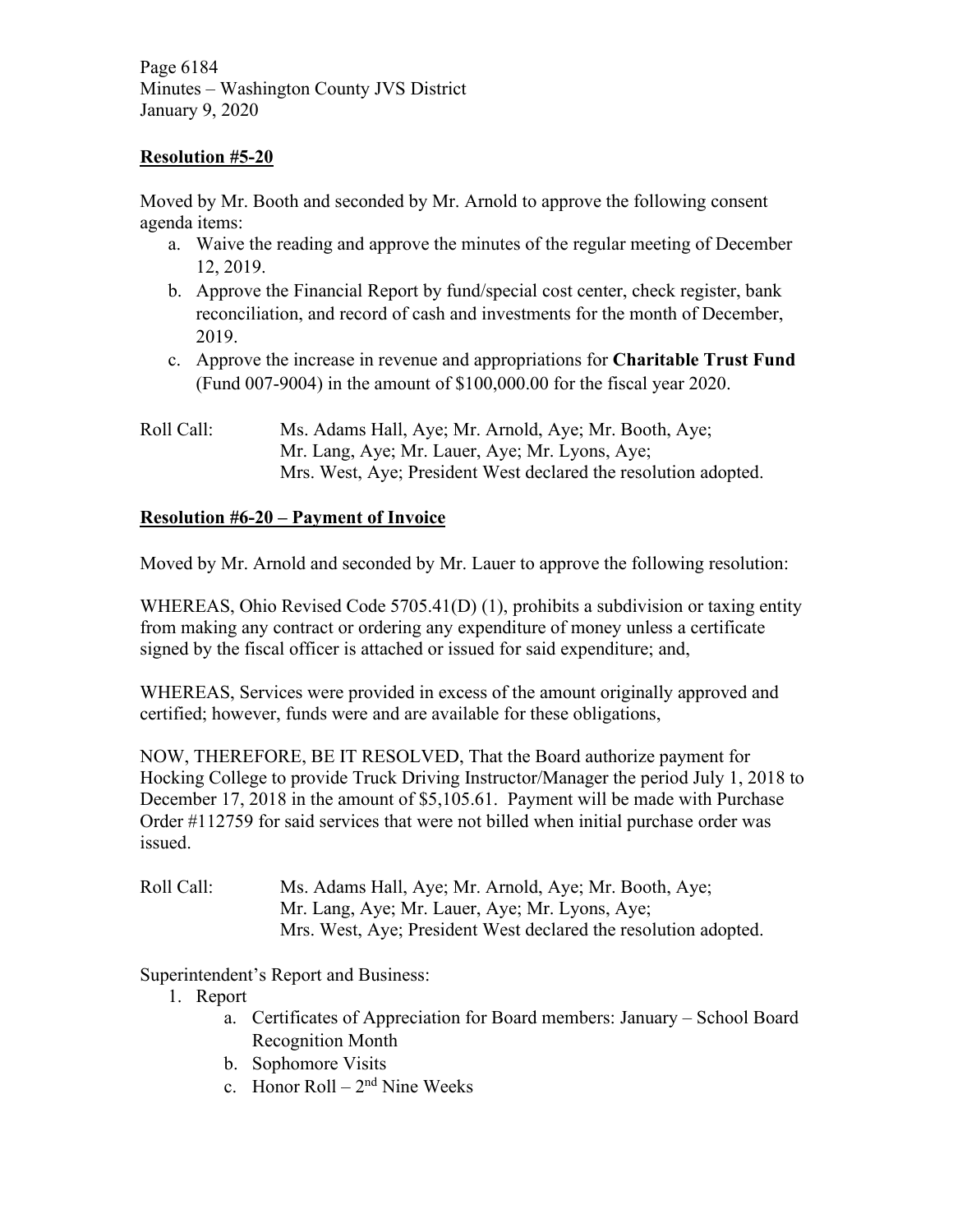Page 6185 Minutes – Washington County JVS District January 9, 2020

> d. Marietta Area Chamber of Commerce Annual Dinner Meeting –Monday, March 9  $\omega$  Marietta College – Dyson Baudo Recreation Center 5 – 6:30 pm Social Time – 6:30 pm Dinner & Awards

# **Resolution #7-20**

Moved by Mr. Booth and seconded by Mr. Arnold to approve the following consent agenda items:

- a. Accept the following donations:
	- 1. Anonymous donation of \$100,000 for the programs of Washington County Career Center.
	- 2. Lowe's, 842 Pike Street, Marietta, OH 45750, donated materials to the Building Technology program.
	- 3. Hilltop Auto Wrecking Co., Inc. 975 Blue Knob Road, Marietta, OH 45750, donated 2 vehicles to the Auto Mechanics program for training. (2003 Mitsubishi Montero & 2006 Subaru Legacy)
- b. Employ the following substitute teacher for 2019-2020: Reece Nichols at a rate of \$100.00/day.
- c. Employ the following part-time Adult Technical Training non-instructor for the year ending June 30, 2020.

| <b>Name</b>  | Area                          | Rate/Hr. | <b>Effective</b> |
|--------------|-------------------------------|----------|------------------|
| Brandon Nash | Aspire/Ohio Options   \$23.00 |          | January 13, 2020 |
|              | Coordinator                   |          |                  |

d. Approve the following supplemental contract for 2019-2020:

| <b>Other:</b> |                       |  |
|---------------|-----------------------|--|
| Jeff Ritzman  | <b>Social Studies</b> |  |
|               |                       |  |

Roll Call: Ms. Adams Hall, Aye; Mr. Arnold, Aye; Mr. Booth, Aye; Mr. Lang, Aye; Mr. Lauer, Aye; Mr. Lyons, Aye; Mrs. West, Aye; President West declared the resolution adopted.

## **Resolution #8-20 – Employ Social Studies Instructor**

Moved by Mr. Lauer and seconded by Mr. Arnold to approve employment for:

| Employ:    | <b>Ally Brooker</b>                            |
|------------|------------------------------------------------|
| Program:   | Social Studies Instructor                      |
| Beginning: | January 2, 2020 - End of 2019-2020 School Year |
|            | Salary Step: $C-0$ – pro-rated for 98.5 days   |
|            | 1 Extended Day - (January 2, 2020)             |

BE IT FURTHER RESOLVED, That under the provisions of ORC 3319.01, such Employer shall be directed and assigned.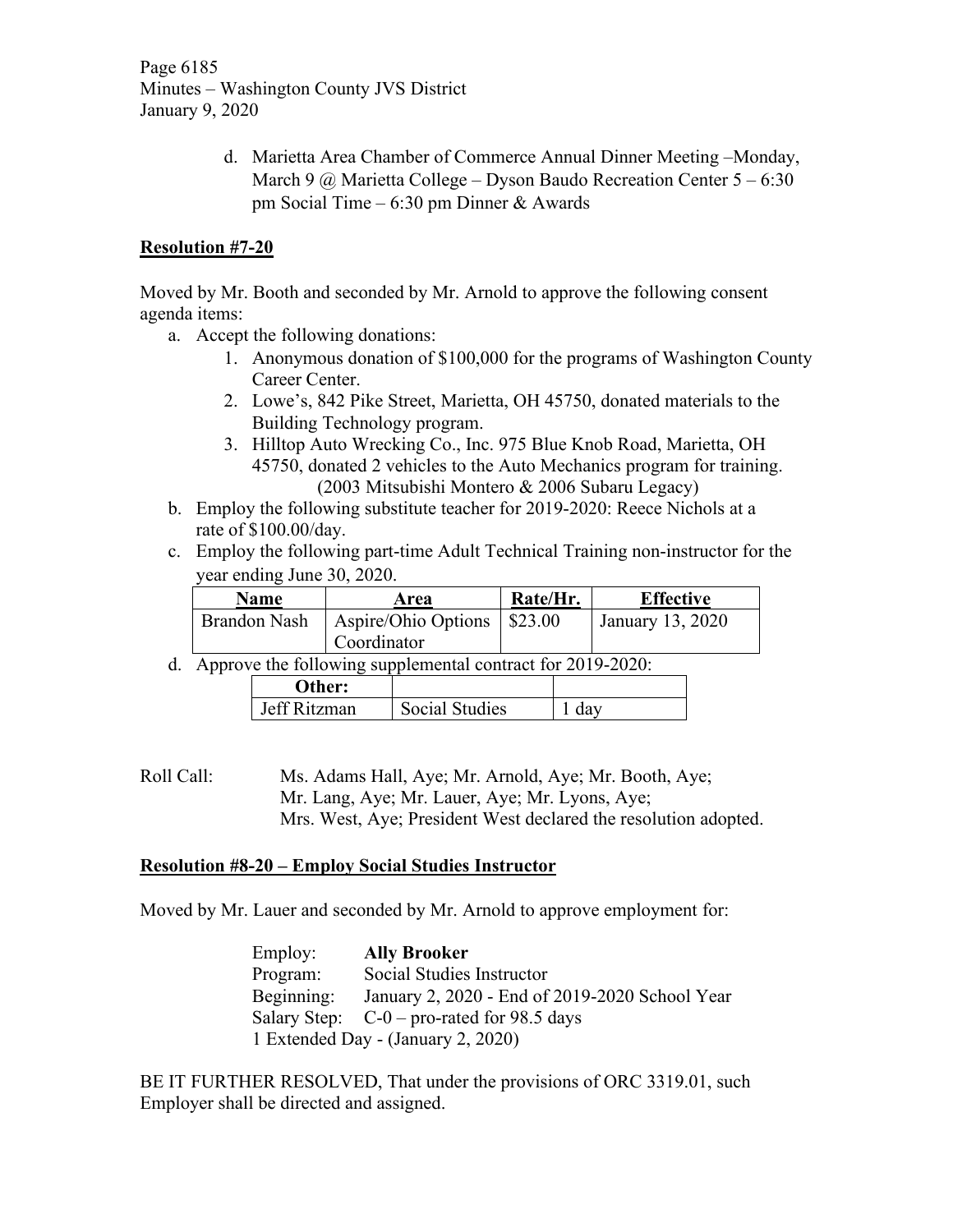Page 6186 Minutes – Washington County JVS District January 9, 2020

Roll Call: Ms. Adams Hall, Aye; Mr. Arnold, Aye; Mr. Booth, Aye; Mr. Lang, Aye; Mr. Lauer, Aye; Mr. Lyons, Aye; Mrs. West, Aye; President West declared the resolution adopted.

# **Resolution #9-20 – Employ Interim Medical Assistant Program Director/Practicum Coordinator**

Moved by Mr. Arnold and seconded by Mr. Booth to approve employment for:

Employ: **Lisa Pinkerton** Interim Medical Assistant Program Director/Practicum Coordinator Beginning: January 13, 2020 – Ending: June 30, 2020 Salaried, 30 hours per week at \$26.00/hour

BE IT FURTHER RESOLVED, That under the provisions of ORC 3319.01, such Employer shall be directed and signed.

Roll Call: Ms. Adams Hall, Aye; Mr. Arnold, Aye; Mr. Booth, Aye; Mr. Lang, Aye; Mr. Lauer, Aye; Mr. Lyons, Aye; Mrs. West, Aye; President West declared the resolution adopted.

# RECESS INTO EXECUTIVE SESSION

Moved by Mr. Lauer and seconded by Mr. Booth to recess into Executive Session to review negotiations or bargaining sessions with public employees concerning their compensation or other terms and conditions of their employment at 6:35 p.m.

Roll Call: Ms. Adams Hall, Aye; Mr. Arnold, Aye; Mr. Booth, Aye; Mr. Lang, Aye; Mr. Lauer, Aye; Mr. Lyons, Aye; Mrs. West, Aye;

# ADJOURN EXECUTIVE SESSION

Mrs. West declared the meeting open in regular session at 6:40 p.m.

# **Resolution #10-20 – Reappointment of Superintendent**

Moved by Mr. Lauer and seconded by Mr. Booth to adopt the following resolution:

WHEREAS, The Washington County Joint Vocational School District Board of Education must appoint a superintendent of the Board of Education (ORC 3319.01); and